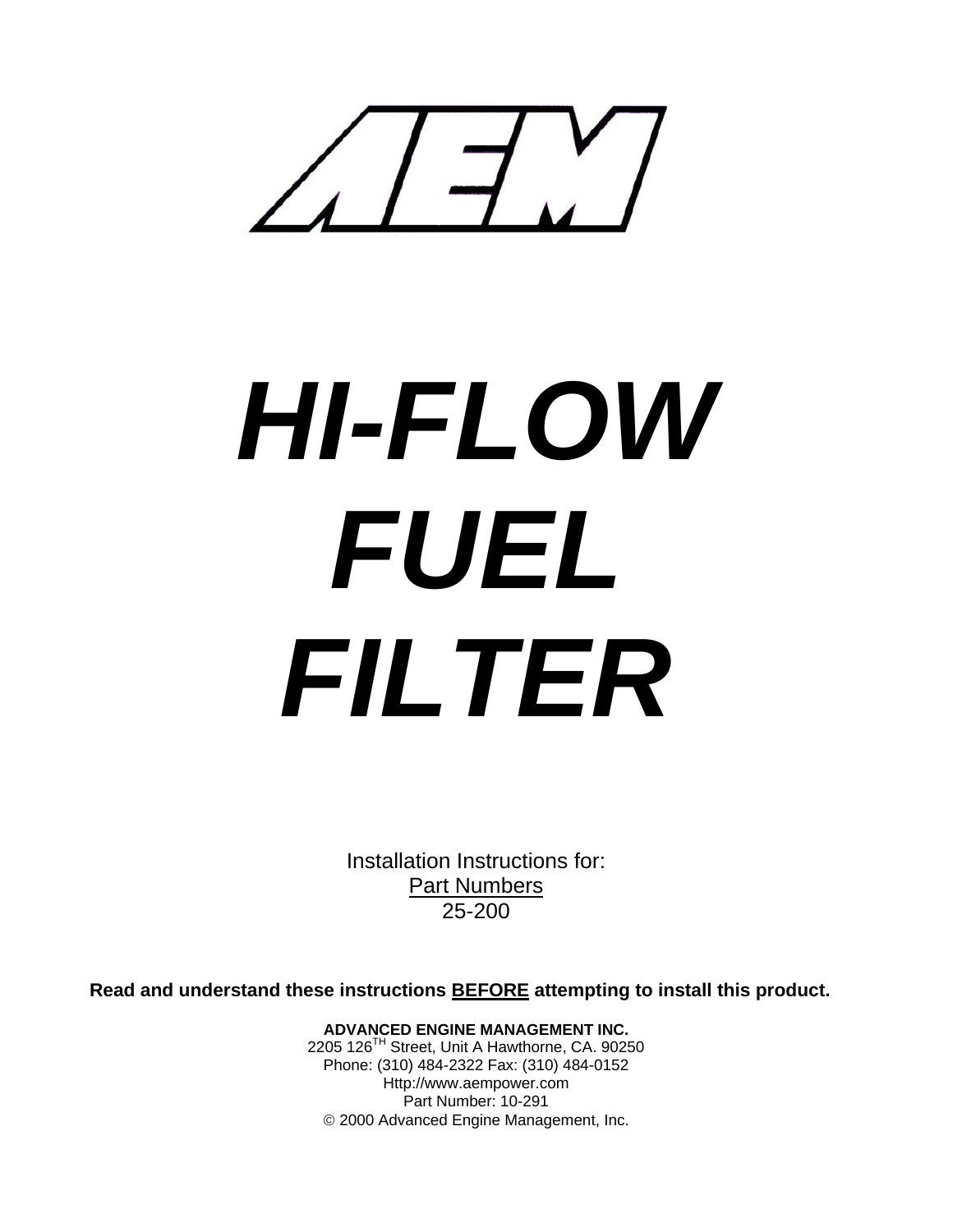- **Do not smoke while working on the fuel system.**
- **Keep open flames or sparks away from your work area.**
- **Be sure to relieve fuel pressure while engine is off.**

## **1) Getting started**

- a) Make sure vehicle is parked on a level surface.
- b) Set parking brake.
- c) **Disconnect the negative cable from the negative battery terminal.**
- d) If engine has run within the past two hours let it cool down.
- e) Clean area around the fuel rail so that dirt cannot get into the engine.

Note it is recommended to:

- Replace the washer between the service bolt and the special banjo bolt whenever the service bolt is loosened. (where equipped)
- Replace all washers whenever the bolts are removed.

# **2) Relieving fuel pressure**

- a) Remove the fuel fill cap.
- b) On models equipped with a 6mm service bolt. (shown below) If your vehicle is not equipped with a 6mm service bolt, then proceed to step c.
	- i) Use a box end wrench on the 6mm service bolt on top of the fuel filter, while holding the special banjo bolt with another wrench.
	- ii) Place a rag or shop towel over the 6mm service bolt.
	- iii) Slowly loosen the 6mm service bolt one complete turn.
	- iv) Leave service bolt loose until all pressure has been relieved.
	- v) Tighten service bolt to 10 lbf-ft.



- c) On models not equipped with a 6mm service bolt.
	- i) Use a box end wrench on the 12mm banjo bolt on top of the fuel filter.
	- ii) Place a rag or shop towel over the 12mm banjo bolt.
	- iii) Slowly loosen the 12mm banjo bolt one complete turn or until all pressure has been relieved.